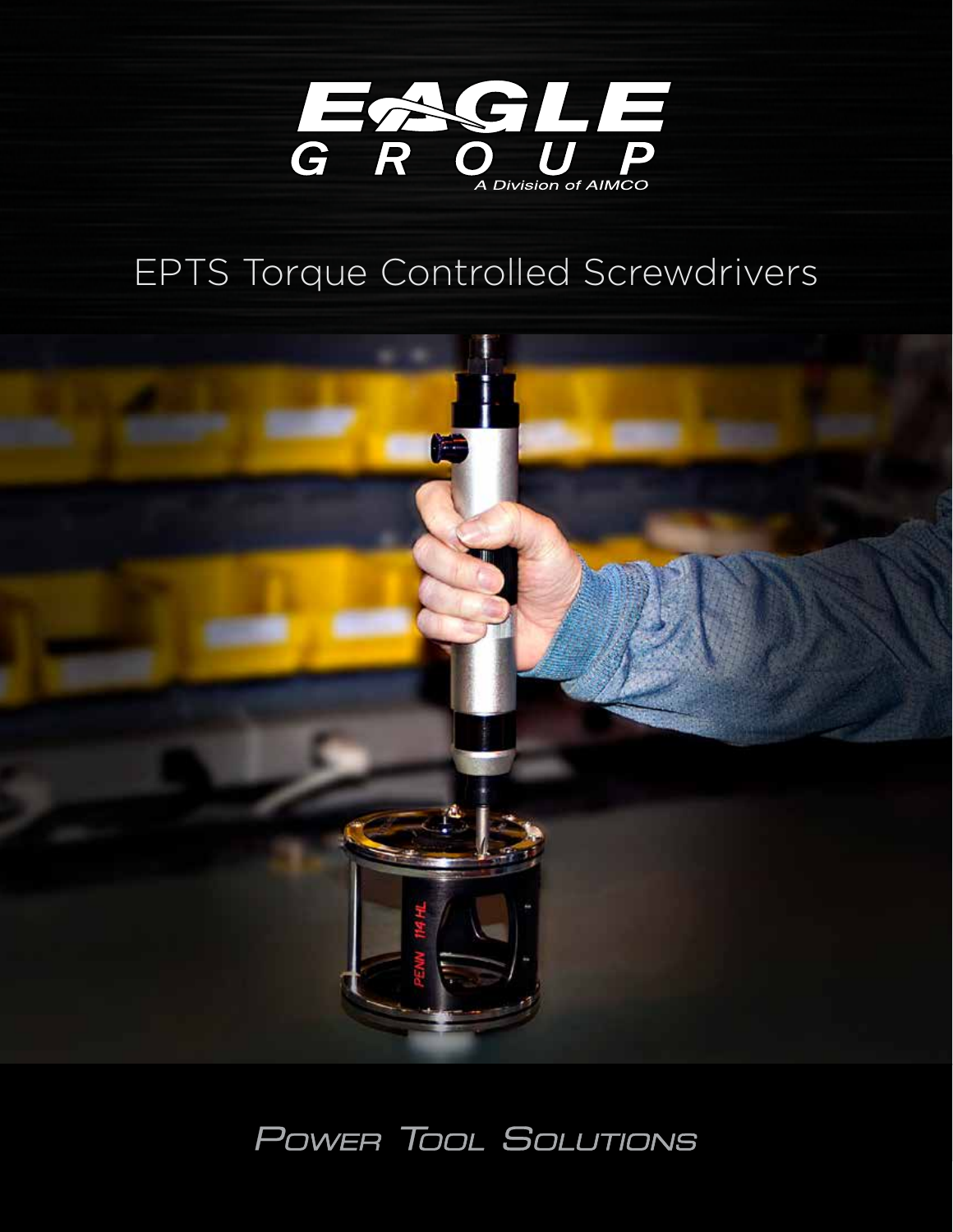## EPTS Pneumatic Torque Controlled Screwdrivers





### **EPTS SCREWDRIVER FEATURES AND BENEFITS**

INDUSTRIAL DUTY

- Long lasting clutch design 2,000,000 cycle tested
- Quick shut off clutch
- Accurate torque delivery
- Simple torque adjustment
- Great power to weight for best ergonomics

Lightweight

Torque Range 3.5 – 18.5 in-lb

Free speeds: 1,100 / 1,700 / 2,300 rpm





TORQUE RANGE 6.2 – 35.2 in-lb

Free speeds: 800 / 1,500 / 2,100 RPM



| Model          | Application | <b>Housing</b>  | Drive Size/<br>Chuck | Approx.<br>Speed | Approx.<br><b>Torque Range</b> |             | Weight         |     | Length |     | Air.<br><b>Usage</b> | Air<br>Inlet | <b>Noise</b><br>Level |
|----------------|-------------|-----------------|----------------------|------------------|--------------------------------|-------------|----------------|-----|--------|-----|----------------------|--------------|-----------------------|
|                |             |                 | Capacity             | (rpm)            | in-lb                          | Nm          | I <sub>b</sub> | kq  | in     | mm  | (cfm)                |              | db(A)                 |
| Inline         |             |                 |                      |                  |                                |             |                |     |        |     |                      |              |                       |
| EPTS-33011-25Q | Industrial  | Aluminum        | $1/4"$ QC            | 1.100            | $9.7 - 18.5$                   | $1.1 - 2.1$ | 0.9            | O.4 | 7.4    | 187 | 7                    | 1/4"         | 70                    |
| EPTS-33017-25Q | Industrial  | Aluminum        | $1/4"$ QC            | 1,700            | $6.2 - 13.2$                   | $0.7 - 1.5$ | 0.9            | O.4 | 7.4    | 187 | $\overline{7}$       | 1/4"         | 70                    |
| EPTS-33023-25Q | Industrial  | Aluminum        | $1/4"$ QC            | 2,300            | $3.5 - 13.2$                   | $0.4 - 1.5$ | 0.9            | O.4 | 7.4    | 187 |                      | 1/4"         | 71                    |
| EPTS-34008-25Q | Industrial  | <b>Aluminum</b> | $1/4"$ QC            | 800              | $14.1 - 35.2$                  | $1.6 - 4$   | 1.4            | 0.7 | 8.2    | 209 | 10.5                 | 1/4"         | 70                    |
| EPTS-34015-25Q | Industrial  | Aluminum        | $1/4"$ QC            | 1,500            | $9.7 - 23$                     | $1.1 - 2.6$ | 1.4            | O.7 | 8.2    | 209 | 10.5                 | 1/4"         | 70                    |
| EPTS-34021-25Q | Industrial  | Aluminum        | $1/4"$ QC            | 2.100            | $6.2 - 19.4$                   | $0.7 - 2.2$ | 1.4            | 0.7 | 8.2    | 209 | 10.5                 | 1/4"         | 74                    |

#### **2 www.eagle-group.com • (503) 254-6600 • (800) 852-1368**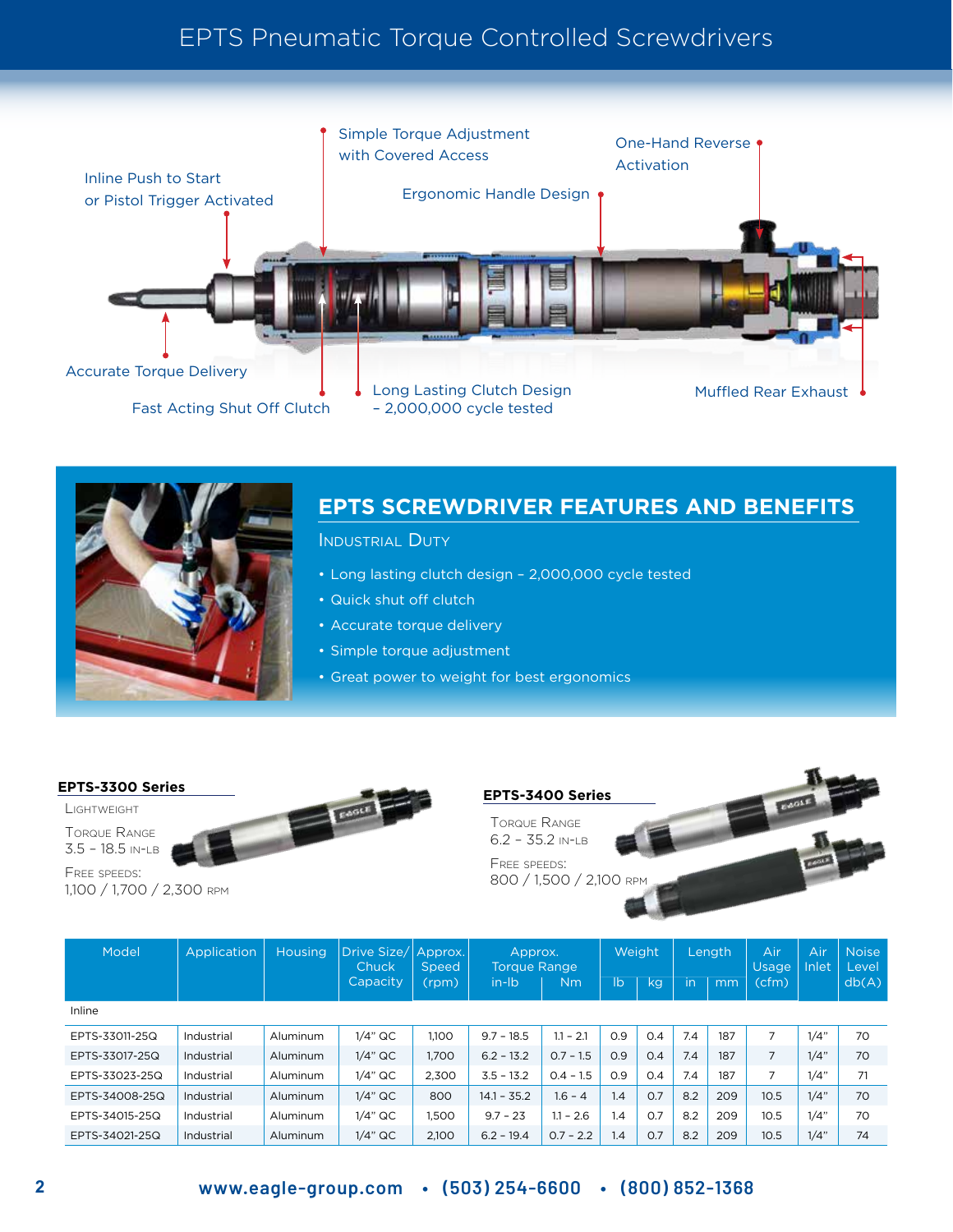## EPTS Pneumatic Torque Controlled Screwdrivers



Torque Range

8.9 – 19.9 in-lb Free speeds: 1,100 / 1,700 / 2,3000 rpm







| Model           | Application | <b>Housing</b> | Drive Size/<br>Chuck | Approx.<br>Speed | Approx.<br><b>Torque Range</b> |             | Weight        |     | Length |     | Air<br><b>Usage</b> | Air<br>Inlet | <b>Noise</b><br>Level |
|-----------------|-------------|----------------|----------------------|------------------|--------------------------------|-------------|---------------|-----|--------|-----|---------------------|--------------|-----------------------|
|                 |             |                | Capacity             | (rpm)            | in-lb                          | Nm          | $\mathsf{lb}$ | kg  | in     | mm  | (cfm)               |              | db(A)                 |
| Pistol          |             |                |                      |                  |                                |             |               |     |        |     |                     |              |                       |
| EPTS-33011P-25Q | Industrial  | Aluminum       | $1/4"$ QC            | 1.100            | $8.9 - 19.9$                   | $1 - 2.3$   | O.9           | O.4 | 7.4    | 187 | 7                   | 1/4"         | 70                    |
| EPTS-33017P-25Q | Industrial  | Aluminum       | $1/4"$ QC            | 1,700            | $9.7 - 15.5$                   | $11 - 1.8$  | O.9           | O.4 | 7.4    | 187 | 7                   | 1/4"         | 70                    |
| EPTS-33023P-25Q | Industrial  | Aluminum       | $1/4"$ QC            | 2.300            | $10.2 - 17.7$                  | $1.2 - 2$   | 0.9           | 0.4 | 7.4    | 187 | 7                   | 1/4"         | 71                    |
| EPTS-34008P-25Q | Industrial  | Aluminum       | $1/4"$ QC            | 800              | $14.2 - 33.2$                  | $1.6 - 3.8$ | 1.4           | 0.7 | 8.2    | 209 | 10.5                | 1/4"         | 70                    |
| EPTS-34015P-25Q | Industrial  | Aluminum       | $1/4"$ QC            | 1,500            | $8.9 - 26.6$                   | $1 - 3$     | 1.4           | 0.7 | 8.2    | 209 | 10.5                | 1/4"         | 70                    |
| EPTS-34021P-25Q | Industrial  | Aluminum       | $1/4"$ QC            | 2,100            | $10.6 - 24.3$                  | $1.2 - 2.8$ | 1.4           | 0.7 | 8.2    | 209 | 10.5                | 1/4"         | 74                    |
| EPTS-35005P-25Q | Industrial  | Aluminum       | $1/4"$ QC            | 500              | $44 - 92.4$                    | $5 - 10.5$  | 2.2           |     | 9.5    | 241 | 17.5                | 1/4"         | 74                    |
| EPTS-35008P-25Q | Industrial  | Aluminum       | $1/4"$ QC            | 800              | $26.4 - 48.4$                  | $3 - 5.5$   | 2.2           |     | 9.5    | 241 | 17.5                | 1/4"         | 75                    |
| EPTS-35017P-25Q | Industrial  | Aluminum       | $1/4"$ QC            | 1.700            | $9.7 - 23$                     | $1.5 - 2.6$ | 2.2           |     | 9.5    | 241 | 17.5                | 1/4"         | 75                    |



| Model          | Application | Housing  | Drive Size/ Approx. <br>Chuck | <b>Speed</b> | Approx.<br><b>Torque Range</b> |       | Weight |      | Length |     | Air<br>Usage | Air<br>Inlet | <b>Noise</b><br>Level |
|----------------|-------------|----------|-------------------------------|--------------|--------------------------------|-------|--------|------|--------|-----|--------------|--------------|-----------------------|
|                |             |          | Capacity                      | (rpm)        | in-lb                          | Nm    | lb     | kg   | in     | mm  | (cfm)        |              | db(A)                 |
| Angle          |             |          |                               |              |                                |       |        |      |        |     |              |              |                       |
| EPTS-N34003-25 | Industrial  | Aluminum | $1/4"$ sq                     | 300          | $9 - 110$                      | $-12$ | 2.4    | 1.08 | 14.5   | 368 | 17.5         | 1/4"         | 75                    |
| EPTS-N34003-38 | Industrial  | Aluminum | $3/8$ " sa                    | 300          | $9 - 110$                      | $-12$ | 2.4    | 1.08 | 14.5   | 368 | 17.5         | 1/4"         | 75                    |